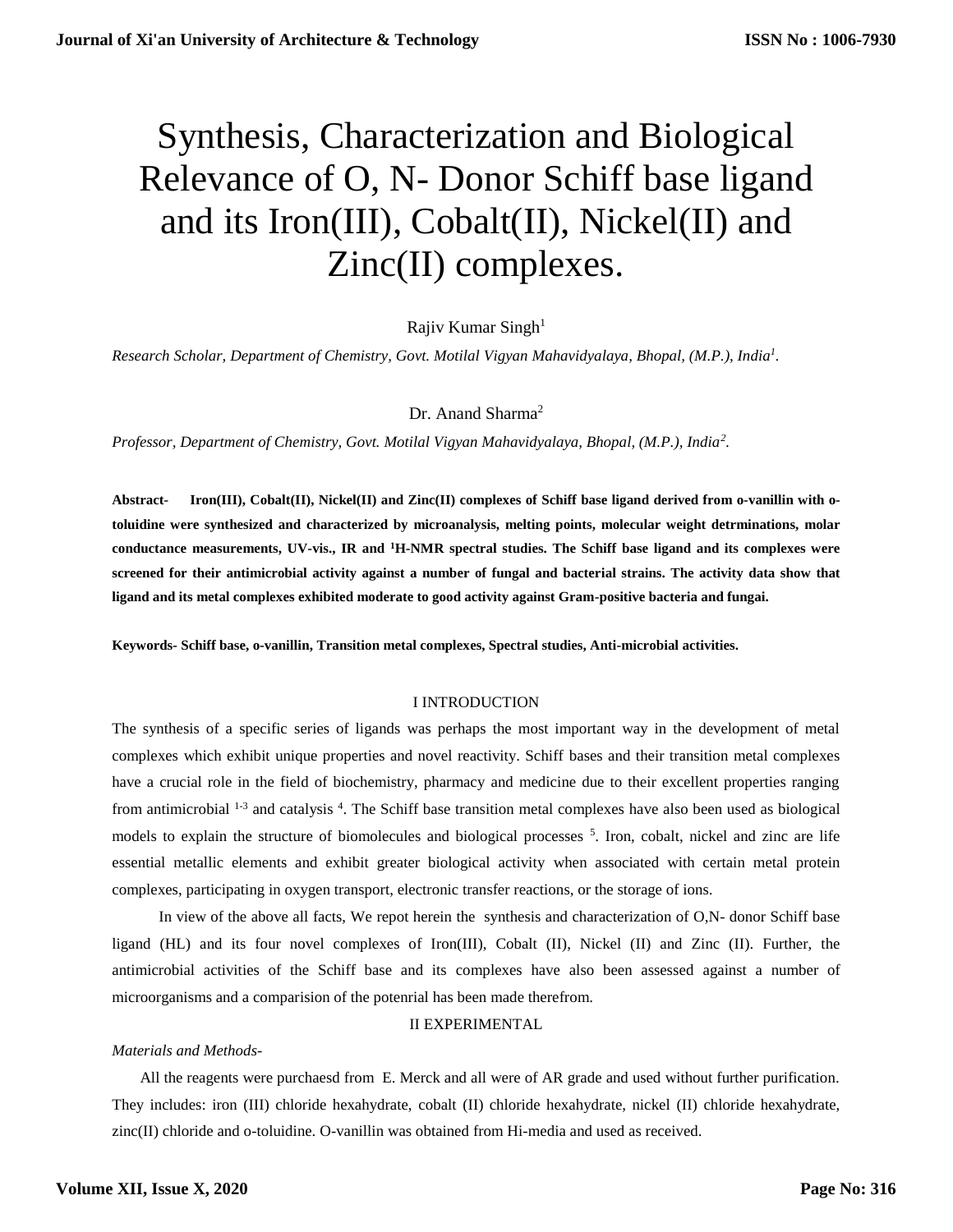#### *Physical Measurements and Analytical data-*

Microanalysis of carbon, hydrogen and nitrogen of the compounds were carried out on Carlo Erba 1108 elemental analyzer. Metal contents were analyzed by AAS technique. Chloride was determined by standard procedure reported in the literature <sup>6</sup>. IR spectra were recorded on a Perkin-Elmer infrared spectrophotometer in the range 4000-400 cm-1using KBr pallates. Electronic spectra of the complexes were recorded on a Helious-alpha spectrophotometer. The <sup>1</sup>H-NMR spectra of the compounds were recorded on a Bruker Avance 300 MHz in CDCl<sub>3</sub> or DMSO-d<sub>6</sub> using TMS as an internal standard. Molar conductance was measured at room temperature in DMSO using a dip type cell electrode. The molecular weights were determined by Rast camphor method.

## *In- vitro antimicrobial assay-*

The antibacterial activity of compounds were evaluated by paper disc diffusion method against two bacteria namely Escherichia coli and Staphylococcus aureus. Streptomycin was used as reference standard. The antifungal activity of the compounds were screened against two pathogenic fungi, Candida albicans and Aspergillus niger by the agar plate technique using Fluconazole as standard<sup>7</sup>.

#### *Synthesis of Schiff base ligand (HL)-*

A mixture of of o-vanillin (0.75 mol,10 ml) and o-toluidine (0.75 mol,10 ml) in ethanol was heated under refluxed for 2 hours at 60-65°C. The solution was cooled to room temperature to obtained the orange needle shaped crystals. These were washed with ethanol, dry ether and subsequently dried over anhydrous  $CaCl<sub>2</sub>$  in dasiccator.

#### *Synthesis of metal complexes***-**

The complexes were synthesized by refluxing the reaction mixture of metal salts )ethanol and double distilled water) and respective ligand in 1:2 molar ratios in benzene for 3 to 4 hours.On cooling, the resulting coloured complexes precipitated out, which were filtered by suction, washed several times with ethanol and finally by ether and dried over anhydrous CaCl2 in the desiccator. The purity of the compounds was checked by TLC using silica gel G.

## III RESULTS AND DISCUSSION

#### *Physical Properties-*

The observed molar conductance (10.8 to 16.4 ohm<sup>-1</sup> cm<sup>2</sup> mol<sup>-1</sup>) of all the complexes in 10<sup>-3</sup> M dimethyl sulfoxide solutions indicate they are non-electrolytes and their monomeric nature has been confirmed by molecular weight determinations <sup>8</sup>. The resulting complexes are non-hygroscopic, airstable and coloured solids. The analytical results of the ligand and its metal complexes are enlisted in Table-1.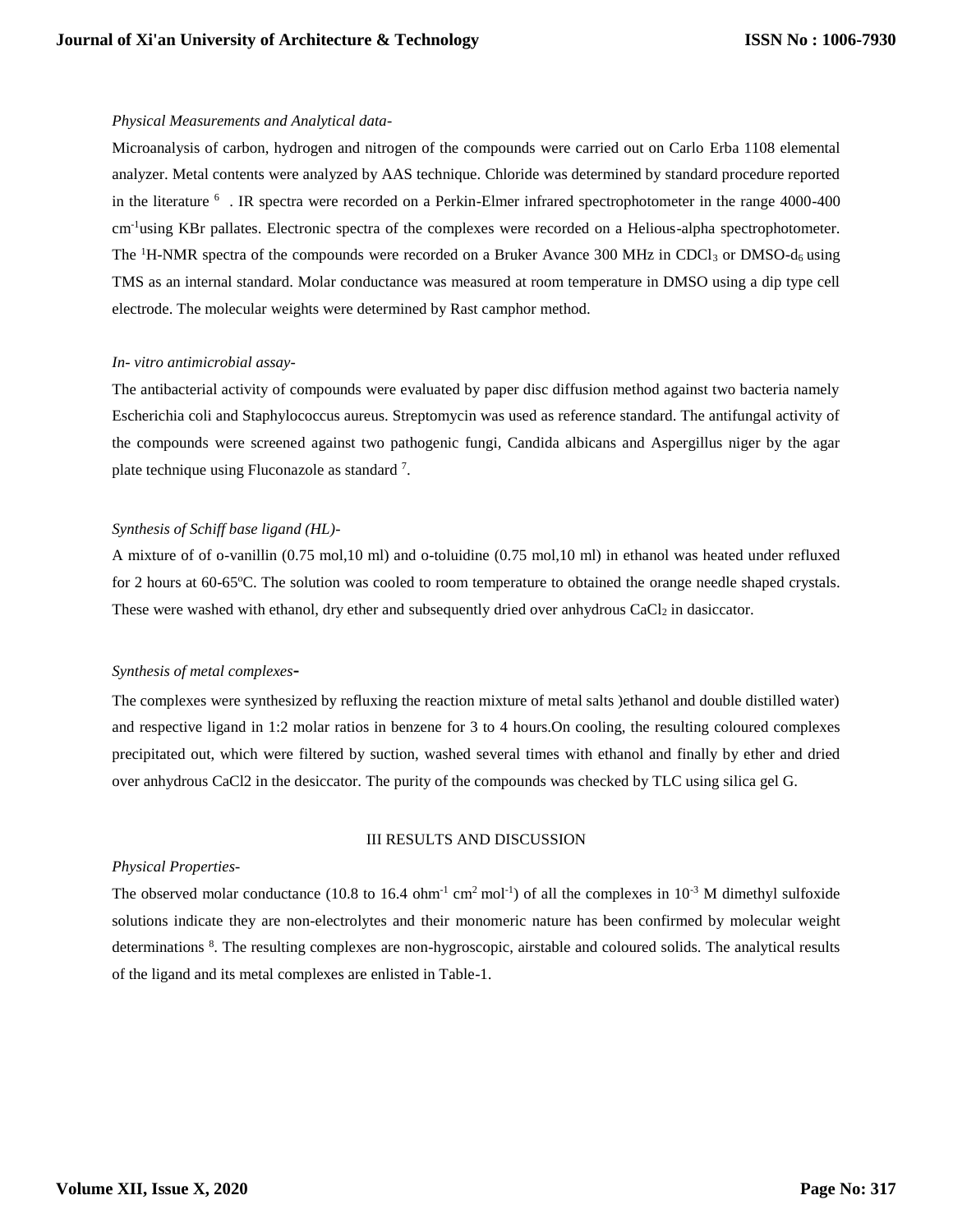| Compound                                  | Color            | $M.P.(^0C)$ | Yield $(\%)$ | Molecular                     | Found / (Calcd.) % |                |                 |                  |
|-------------------------------------------|------------------|-------------|--------------|-------------------------------|--------------------|----------------|-----------------|------------------|
|                                           |                  |             |              | weight<br>Found /<br>(Calcd.) | $\mathcal{C}$      | H<br>N         | M               |                  |
| <b>LH</b><br>$(C_{15}H_{15}NO_2)$         | Orange           | 81          | 82           | 238<br>(241)                  | 73.317<br>(74.68)  | 5.85<br>(6.22) | 5.467<br>(5.80) |                  |
| [Fe(L) <sub>2</sub> .Cl.H <sub>2</sub> O] | Shining<br>black | 290         | 84           | 581<br>(589.34)               | 58.87<br>(61.08)   | 5.00<br>(5.09) | 4.82<br>(4.75)  | 8.87<br>(9.46)   |
| $[Co(L)2(H2O)2]$                          | Dark blue        | 275         | 88           | 568<br>(574.93)               | 60.67<br>(62.62)   | 4.90<br>(5.56) | 3.80<br>(4.87)  | 9.31<br>(10.23)  |
| $[Ni(L)2(H2O)2]$                          | Dark red         | 240         | 89           | 556<br>(574.69)               | 59.89<br>(62.64)   | 4.01<br>(5.56) | 3.33<br>(4.87)  | 10.10<br>(10.21) |
| [Zn(L) <sub>2</sub> ]                     | Pale<br>yellow   | 202         | 83           | 540<br>(545.38)               | 64.82<br>(66.01)   | 4.86<br>(5.13) | 5.11<br>(5.13)  | 10.89<br>(11.98) |

## Table-1 Analytical data of Schiff base ligand and its metal complexes

## *Infrared spectra-*

In order to study the binding mode of Schiff base to the central metal ion in complexes, the IR spectra of the free ligand is compared with the spectra of corrosponding complexes. The important absorption frequencies of the ligand with its complexes and their assignments are enlisted in Table-2.

|  |  | Table-2 IR absorption frequencies of Schiff base ligand and its metal complexes |  |  |
|--|--|---------------------------------------------------------------------------------|--|--|
|  |  |                                                                                 |  |  |

| Compounds                                 | $\sqrt{(O-H)}$  | $\sqrt{(C=N)}$ | $\sqrt{(C-O)}$   | $\sqrt{(O-H)}$           | $\sqrt{(M-O)}$ | $\sqrt{(M-N)}$ |
|-------------------------------------------|-----------------|----------------|------------------|--------------------------|----------------|----------------|
|                                           | <b>Phenolic</b> | Azomethine     |                  | Coordinated              |                |                |
|                                           |                 |                |                  | water                    |                |                |
| LH.<br>$(C_{15}H_{15}NO_2)$               | $3400$ br       | 1628 s         | $1195 \text{ m}$ | $\overline{\phantom{0}}$ |                |                |
| [Fe(L) <sub>2</sub> .Cl.H <sub>2</sub> O] |                 | $1605$ s       | $1296 \text{ m}$ | 3510 <sub>br</sub>       | 592 w          | 480 w          |
| $[Co(L)2(H2O)2]$                          |                 | 1606 s         | $1310 \text{ m}$ | 3550 <sub>hr</sub>       | 580 w          | 466 w          |
| $[Ni(L)2(H2O)2]$                          |                 | 1622 s         | $1300 \text{ m}$ | $3600 \,\mathrm{hr}$     | 580 w          | 495 w          |
| [Zn(L) <sub>2</sub> ]                     |                 | 1610 s         | $1205 \text{ m}$ |                          | 570 w          | 482 w          |

The IR spectra of the metal complexes show significant changes compared to the Schiff base ligand. A medium intensity band at 1628 cm<sup>-1</sup> due to the  $\sqrt{(C=N)}$  mode of azomethine group. This band shifts to lower wave numbersby  $10\n-25$  cm<sup>-1</sup> in all the complexes, suggesting the coordination of the azomethine nitrogen to the metal ion. This is further substained by the presence of a new band at 480-466 cm<sup>-1</sup> assignable to  $\sqrt{(M-N)}$ . The characteristic phenolic  $\sqrt{(O-H)}$  mode due to the presence of hydroxyl group at ortho position in the free ligand was observed at 3400 cm<sup>-1</sup>. A band at 1195 cm<sup>-1</sup> due to  $\sqrt{(C-O)}$  phenolic in the ligand spectrum has been shifted to the higher wave number in the spectra of the complexes. Such shift of  $\sqrt{(C-C)}$  band most probably supports the formation of M-O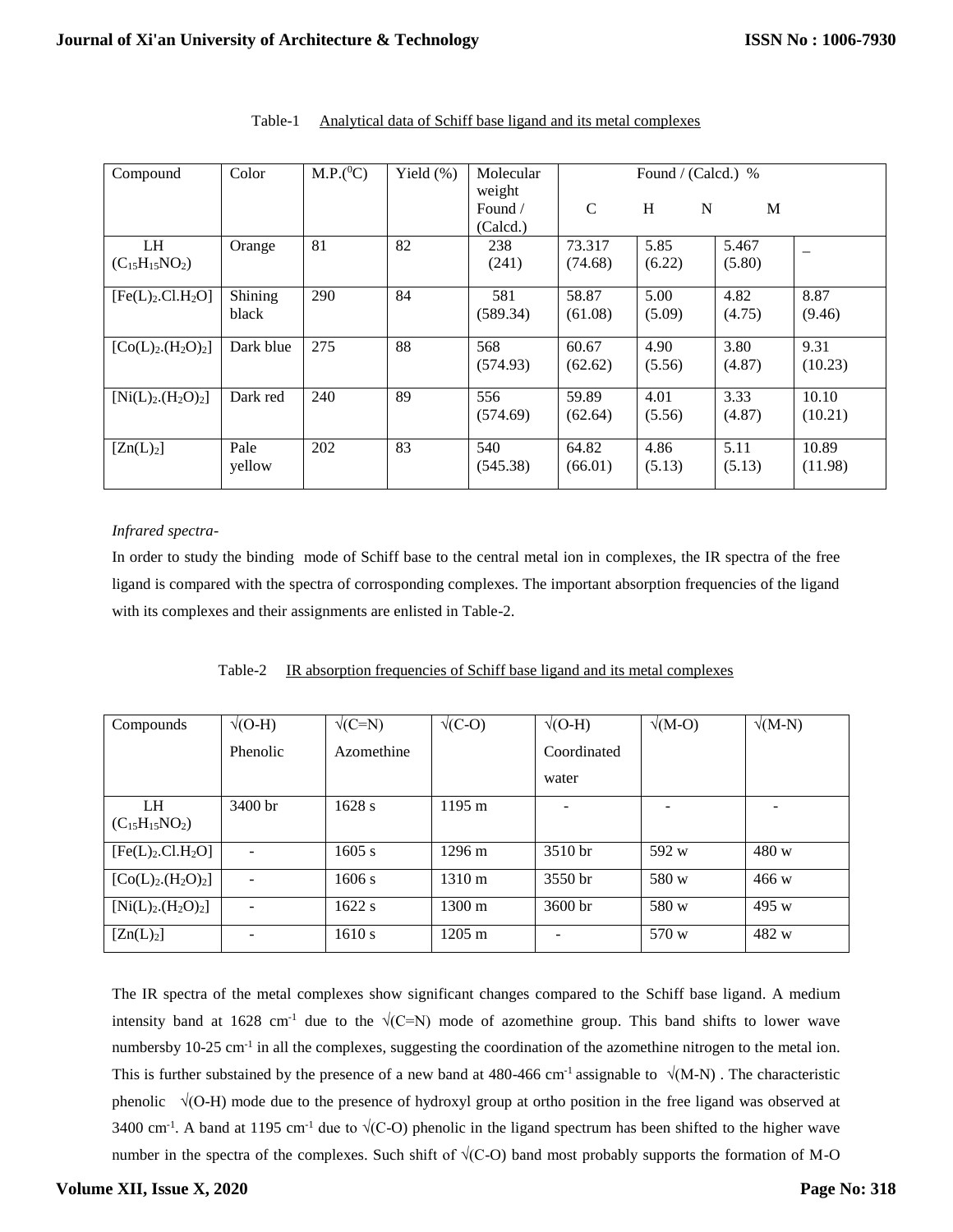bond. The complexes also showed medium intensity bands at appropriate positions in the far infrared region 580- 592 cm<sup>-1</sup> and 460-482 cm<sup>-1</sup> due to  $\sqrt{(M-O)}$  and  $\sqrt{(M-N)}$  modes respectively. The presence of coordinated water molecules in Fe(III), Co(II) and Ni(II) complexes is revealed by apperance of a broad band around 3500-3600 cm<sup>-1</sup> due to  $\sqrt{(O-H)}$  mode <sup>9</sup>. The overall IR data suggests the monofunctional bidentate nature of the ligand in the complexes.

#### *1H NMR Spectra-*

In the  ${}^{1}$ H NMR spectrum of the Schiff base ligand was recorded in CDCl<sub>3</sub>-d<sub>6</sub>, using TMS as standard. A singlet was observed at 8.57 ppm which can be assigned for azomethine proton. This peak has shifted to the downfield region in the complexes indicating that the coordination of azomethine  $(\angle C=N-)$  to the metal ion. This ligand also show a signal for the phenolic (-OH) proton at 13.33 ppm. This signal shifted downfield in the spectra of complexes indicating the coordination of oxygen of the –OH group with metal ion. The multiplets between 6.90-7.60 ppm are assigned to the aromatic protons  $10$ .

#### *Electronic spectra-*

The electronic spectra of the complexes were measured in DMSO. The diffused reflectance spectra of Fe (III) complex exhibit a band at 21,497 cm<sup>-1</sup> which may be assigned to the  ${}^6A_{1g} \rightarrow {}^4T_{2g}(G)$  transition suggested to octahedral geometry <sup>11</sup>. The spectra also show a band at  $25,400 \text{ cm}^{-1}$  which may attribute to ligand-metal charge transfer. The Co (II) complex exhibits three characteristic bands at 12097, 18830 and 23675 cm<sup>-1</sup> assignable to the  ${}^{4}T_{1}g(F) \rightarrow {}^{4}T_{2}g(F)$ ,  ${}^{4}T_{1}g(F) \rightarrow {}^{4}T_{1}g(F)$  and  ${}^{4}T_{1}g(F) \rightarrow {}^{4}A_{2g}(F)$  electronic transitions and thus the octahedral geometry can be attributed to it. The electronic spectra of Ni (II) complex display three absorption bands at 11450, 16600 and 25695 cm<sup>-1</sup>. These have been assigned respectively to the transition  ${}^3A_2g(F) \rightarrow {}^3T_2g(F)$ ,  ${}^3A_2g(F) \rightarrow {}^3T_1g(F)$  and  $3A_2g(P) \rightarrow T_{1g}(P)$  also corresponding to the octahedral geometry<sup>12</sup>. The Zn (II) complex do not exhibits any characteristic d-d transitions and may have tetrahedral geometry.

 Thus, on the basis of all above studies the expected structures of the Schiff base and its complexes may be represented as shown in Fig.-1



Schiff base (HL)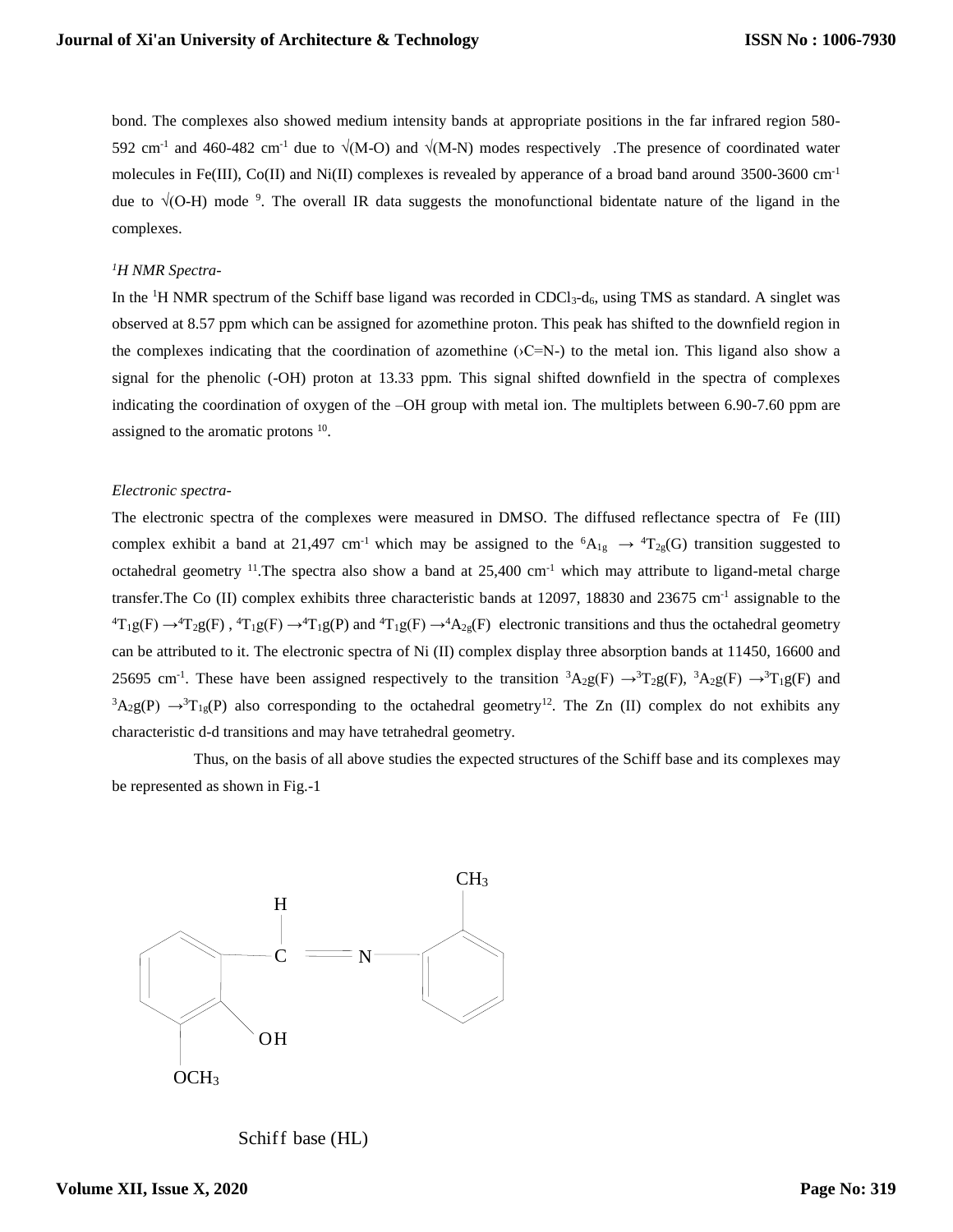



**Fig.- 1: Prososed structure of the Schiff base ligand and its metal complexes**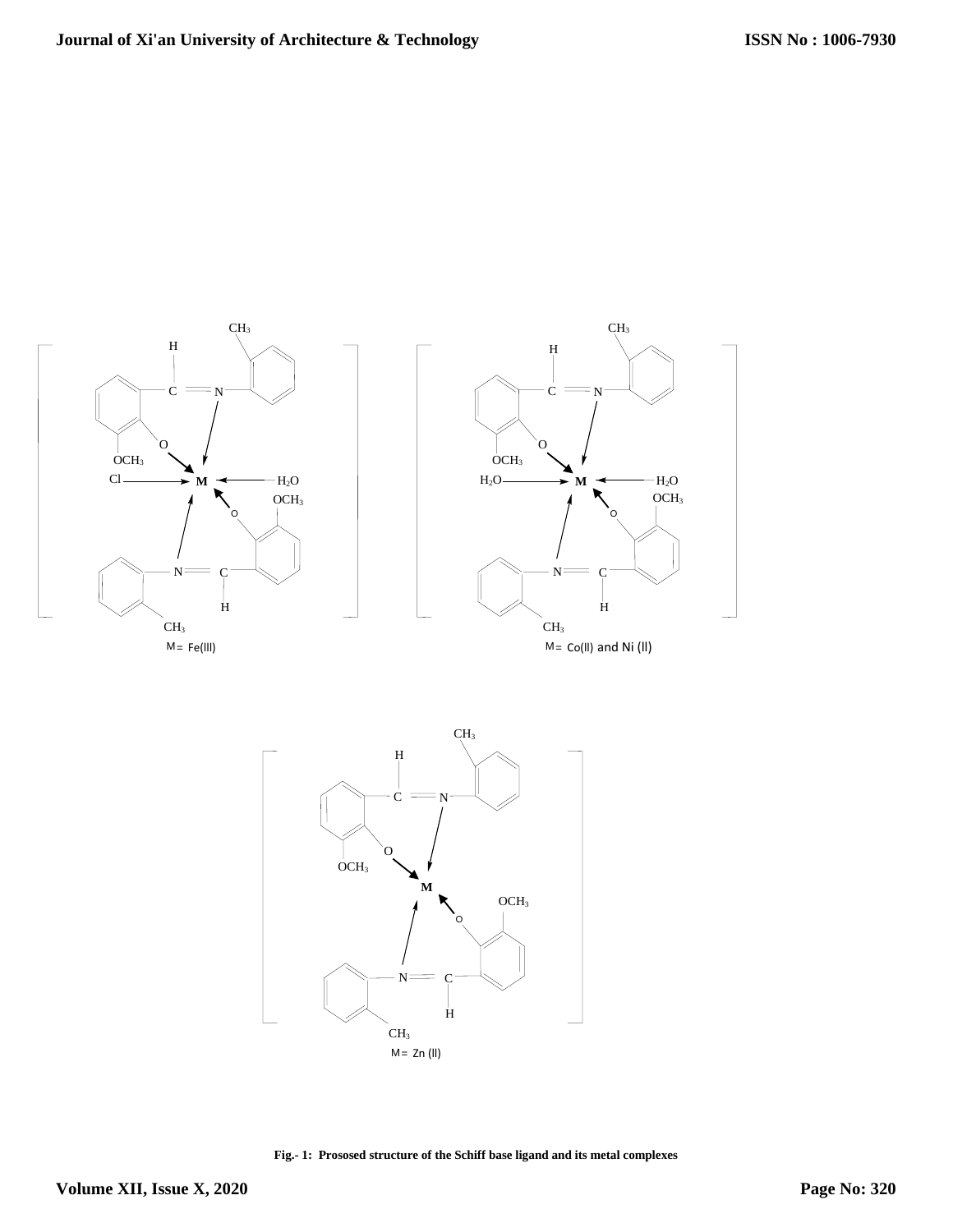## *Antimicrobial activity-*

The free ligand and its respective metal complexes were tested for their *in-vitro* growth inhibition against standard strains including two bacteria namely, Escherichia coli,Staphylococcus aureus and two fungi namely, Candida albicans, Aspergillus niger. The results were compared with those of the standard drug Streptomycin for bacteria and Fluconazole for fungi. The results are summarized in Table-2.

|                                             | Inhibition zones (mm)                    |                     |                     |                      |  |  |  |
|---------------------------------------------|------------------------------------------|---------------------|---------------------|----------------------|--|--|--|
|                                             | Gram positive<br>Fungai<br>Gram negative |                     |                     |                      |  |  |  |
| Compound                                    | Staphylococcus<br>Aureus                 | Escherichia<br>coli | Candida<br>albicans | Aspergillus<br>niger |  |  |  |
| $\overline{\rm LH}$<br>$(C_{15}H_{15}NO_2)$ | 16.5                                     | 16                  | $\overline{12}$     | 10.5                 |  |  |  |
| [Fe(L) <sub>2</sub> .Cl.H <sub>2</sub> O]   | 18                                       | 16.5                | 19.5                | 10.5                 |  |  |  |
| $[Co(L)2(H2O)2]$                            | $\overline{22}$                          | 21.5                | 23.5                | 11.5                 |  |  |  |
| $[Ni(L)2(H2O)2]$                            | $\overline{21}$                          | $\overline{20}$     | $\overline{22}$     | 12                   |  |  |  |
| [Zn(L) <sub>2</sub> ]                       | 19.5                                     | $\overline{19}$     | 18.5                | $\overline{12}$      |  |  |  |
| Straptomycin                                | 28.5                                     | 25                  |                     |                      |  |  |  |
| Fluconazol                                  |                                          |                     | 26                  | 22                   |  |  |  |

## Table – 2 Antimicrobial data of Schiff base ligand and its metal complexes